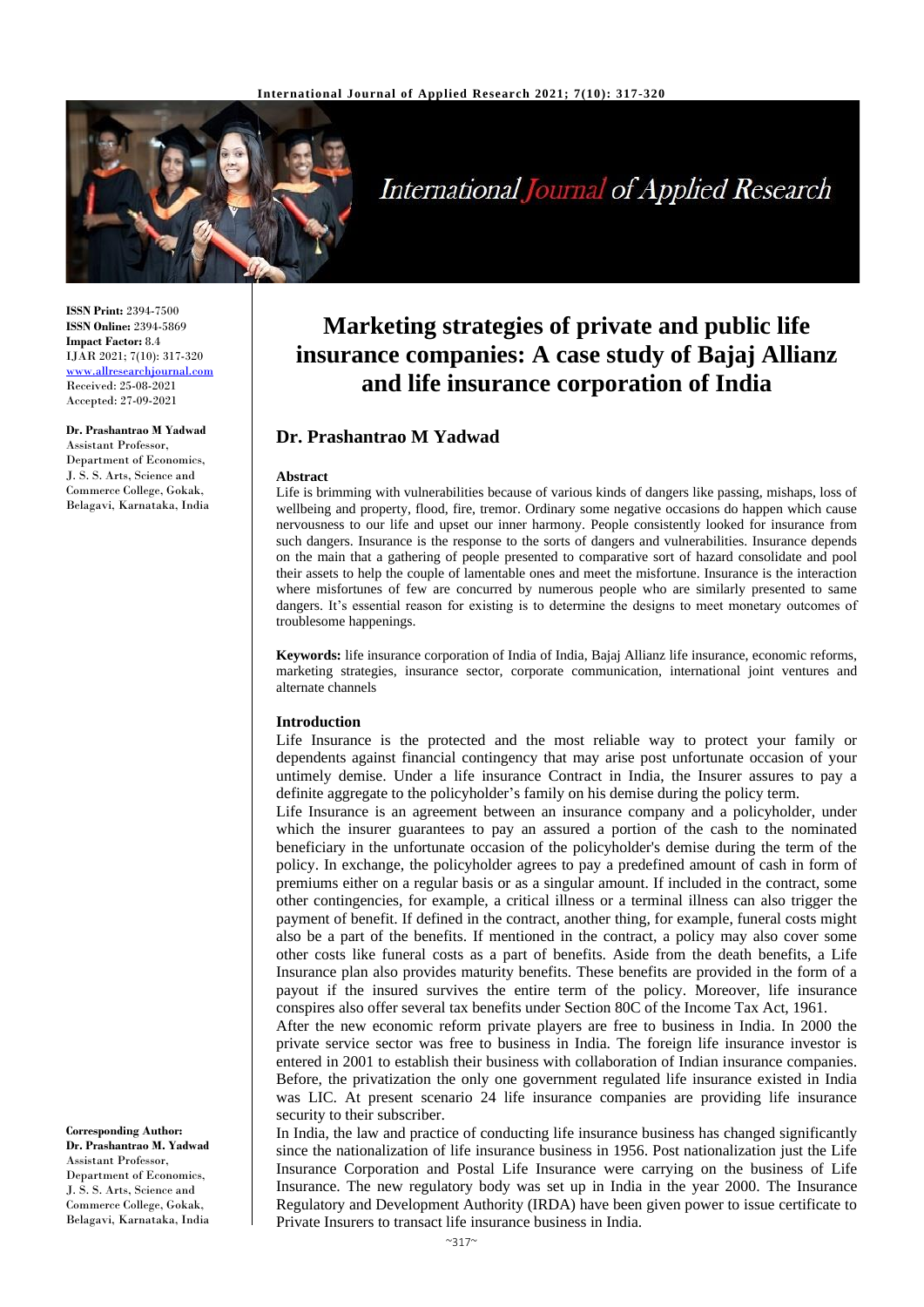The 23 Indian private companies have got license to operate in life insurance business in India. These companies have formed joint ventures along with foreign collaborations.

#### **Literature Review**

For the marketing strategies of private and public life insurance companies, this review of literature makes it clear that many studies have been undertaken on the marketing strategies of the public and private life insurance companies in multiple dimensions emphasizing service marketing mix, impact of liberalization, privatization and globalization of life insurance companies, evaluation of customer satisfaction on products and services, appraisal of functioning and performance of the LIC, formation and implementation of strategies, marketing problems in life insurance, customer preferences in life insurance products and services, factors influencing selection of life insurance product, and so on A comprehensive evaluation of these multinational variables will provide effective and aggressive marketing strategies to both the public and private players to penetrate into wider market and reach to the customers. This will surely and certainly the source and resource of the organization to survive and grow in the competitive environment, with strategic advantage. This also assists the companies with knowing the past, do work in present and see the future with sustain and potential market to all stakeholders.

Appi, Reddy V., (1998) said that the Indian insurance is at developing stage, it has an enormous potential to expand because of the colossal area. According to Rao, in spite of the tremendous potential for expansion of insurance market in rural area, the rate of growth is still very sluggish. The rural mass can be reached out by implementing proper marketing strategies.

Ajith, Ranade., and Rajeev, Ahuja (1999) has researched that the increase in purchase of policy due to privatization of insurance industry would ultimately lead to the better utilization of resources. The consumer will be directly benefited by the reduction of the amount of premium because of the prevailing competition in the market. The customers are always at receiving end in the competitive market.

Apparao, Machiraju (2003) for insurance companies, the writer has expressed the selling of insurance products through direct marketing would continue to be beneficial to customers. There is a greater impact of direct marketing on the customers. There are various other channels to penetrate into the Indian insurance market and reach to the customers like banc assurance.

Jagendra, Kumar (2008) point out about the importance of dynamic business strategies for the survival of the insurance companies in the market. Nowadays' media and digital media are being as mode of advertisement by the private players for the reaching out the customers. The private companies are adopting new marketing strategies to penetrate into the Indian insurance market, for example, banc assurance; direct marketing and marketing thorough web based business.

Avadhani, V. A. (2008), has discussed about the role of marketing and purchase of the insurance products by the agents. Various marketing strategies are being adopted to make the distribution channel more effective. Avadhani, V. A. reiterated about the role played by banassurance. Brokers through web based business do the marketing for the various insurance products. The agents played an important role to

motivate individuals directly and making them aware about various insurance products available in the market.

Jagendra, Kumar (2011) explain about the pooling of risk idea in insurance industry. The risk of one person is shared by many with the assistance of premium, which is changed by the insurer to the insured. The insurance industry grew enormously, as individuals and corporate looked to protect them from economic catastrophe by transferring their risk to an insurance pool. This assists the policyholders with taking more risk and pools their risk with all other policyholders.

LIC (2011) has analyzed that advertisement and different promotional measures are being adopted by the new private players for wider penetration. The low penetration level is due to ineffective distribution framework and limited advertisement by the Life Insurance Corporation (LIC).

Agarwala, A. N. (2011) tried to analyze demand of insurance among individuals at affordable price. With the entry of private companies in insurance after liberalization, there is a considerable change to marketing strategies, distribution process and products offered to the customer. The author further stated that pricing of the product is very essential to attract and retain the customer.

Anjusha, Tiwari., and Babita, Yadav (2012) studied about the Life Insurance Industry of the Asian market and found India to be fastest growing market. The competition in this sector becomes wider with the entry of private players along with state owned Life Insurance Corporation (LIC). The life insurance companies should utilize all modern technologies to stay alive in competition.

#### **Purpose of the Study**

The purpose of the paper is to analyze the marketing strategy of public and private insurance company in India.

#### **Research Objective**

The present study has been undertaken to examine the research problem

- 1) To identify the key dimensions of the Marketing Strategy of Life Instance companies in India.
- 2) To develop a questionnaire for measuring the key dimensions of the Marketing strategy of life insurance.
- 3) To analyze the Marketing Strategy of Life Insurance companies with respect to LIC and Bajaj Allianz.
- 4) To suggest/propose a Marketing Strategy for Indian life insurance companies based on the findings of the work.

#### **Hypothesis of the Study**

#### **In the present study, the researcher will find out**

**H01:** There is no significant difference in the mean value of Product Awareness between LIC and Bajaj Allianz

**H02:** There is no significant difference in the mean value of Awareness on Price between LIC and Bajaj Allianz.

**H03:** There is no significant difference in the mean value of Awareness on Distribution channel between LIC and Bajaj Allianz.

**H04:** There is no significant difference in the mean value of Factor Influencing purchase decision between LIC and Bajaj Allianz.

**H05:** There is no significant difference in the mean value of Motive behind purchase decision between LIC and Bajaj Allianz.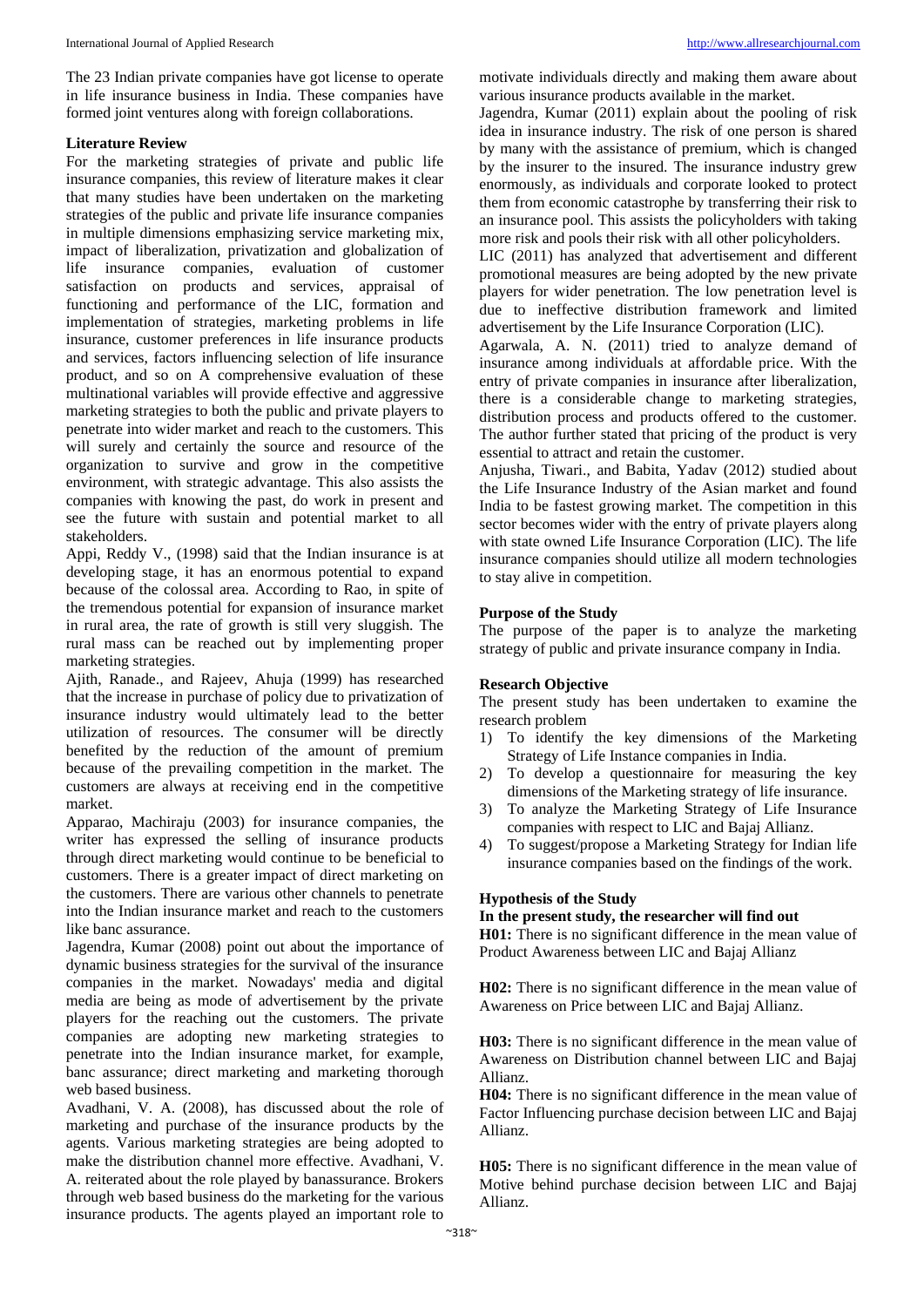**H06:** There is no significant difference in the mean value of Customer Perception on Promotional strategies between LIC and Bajaj Allianz.

**H07:** There is no significant difference in the mean value of Customer Satisfaction on product and service.

#### **Research Methodology**

The Research Methodology adopted for conducting the study has been presented in this Paper. After laying out a research problem, the research objective is set. Research Design and Source of data has been incorporated. I also formulated the Hypothesis. I have explained how Questionnaire has been designed. We also give details of Measures and Scales.

#### **Data Collection**

#### **Primary Data**

Primary Data was collected by survey sampling in the Public and Private insurance companies especially LIC and the Bajaj Allianz Life Insurance of India in Bangalore and the Chennai (Tamil Nadu) himself by the researcher.

#### **Secondary Data**

The Secondary Data was used by the researcher with reference to the Annual Report of Insurance Regularity Development Authority of India Authority (IRDAI), Annual Report of LIC and Annual Report of Bajaj Allianz. The other reference was taken by the researcher as a periodical, Yearbook (India-2018), research paper, research journals, an economic survey of India (2018) different scholar's books, economic times, and many websites are also referred.

#### **The Sample Size**

The sample size was 400, both the policy holder s of LIC and Bajaj Allianz. Each of the company's policyholders equally distributed to the questionnaire. The 392 respondents were responded to the survey by the researcher. The 392 respondent are analyzed by the use of statistical tools.

#### **Findings Based on Hypothesis Testing**

- This has been found from the study that Product awareness about life insurance is almost same for the subscriber of LIC and Bajaj Allianz.
- When the awareness about the Price of life insurance is measured, the results of study conclude that there is a difference in level of Awareness about the price between the subscribers of LIC and Bajaj Allianz.
- As far as awareness about the Distribution Channel of life insurance is concerned, there found to be a difference between the LIC and Bajaj Allianz subscribers.
- The factor influencing Purchasing Decision of both LIC and Bajaj Allianz life insurance subscriber is same while they were making a decision to subscribe the Product of life insurance.
- There is a same Motive of both the LIC and Bajaj Allianz policyholders and there are no differences between them.
- There is a difference for Promotional Strategy between the LIC and Bajaj Allianz Life Insurance while the promoting the product.

• With respect to the Customer Satisfaction of the LIC and Bajaj Allianz level of satisfaction analyzed that they are a different from each others, the LIC subscribers are more satisfied than the Bajaj Allianz.

#### **Conclusion**

The Finding of the study helps in identifying the best promotional strategies of life insurance companies, which at the end leads to customer satisfaction. For this purpose a comparison is drawn between a public sector insurance company (LIC) and private life insurance company (Bajaj Allianz). This can be concluded from the study that product awareness is almost same in the subscribers of LIC and Bajaj Allianz. However, price awareness varies between subscribers of LIC and Bajaj Allianz. At the point when the awareness about the distribution channel of the company is explored, their exist no difference among LIC and Bajaj Allianz subscribers.

The same is true for promotional strategies and customer satisfaction. However, there are various factors influencing purchase decision which are different for LIC and Bajaj Allianz subscribers. The same is true for motive behind purchase, where subscribes show a substantial difference in their purchase decision.

The finding of the study will help of the insurance companies to zero in on areas which will help them improving delivery and gaining customer satisfaction.

#### **Recommendation**

- **a) Pricing in Insurance Policy:** The results of the study concluded lack of clarity about the pricing plan of insurance policies based on that it is recommended that insurance companies should design and communicate the pricing policies in its simplest form. Any complexity in the pricing should be communicated to the concerned subscriber.
- **b) Distribution Channel:** As it is observed from the results of the study that subscribers are less informed about the Distribution Channel. It is recommended that channel information should be communicated to the subscriber in a proper way. This will help the companies in retaining the existing customer and attracting the newer one.
- **c) Promotional Strategies:** Insurance companies should concoct more effective and result oriented promotional strategies. As it is observed from the study that subscribers are not properly informed and they lack the understanding of the benefits emerging from promotional strategies.
- **d) Customer Satisfaction:** As we realize that customer satisfaction is a vital driver of organizational achievement, Bajaj Allianz should properly frame their marketing strategy to insure customer satisfaction.

#### **References**

- 1. Ajith, Ranade, Rajeev, Ahuja. Life Insurance in India, Economic and Political Weekly 1999; 34:203-205.
- 2. Anjusha, Tiwari, Babita, Yadav. Analytical Study on Indian Life Insurance Industry in Post Liberalisation, International Journal of Social Science Tomorrow 2012; 1(2):1-10.
- 3. Apparao, Machiraju. A Specialized Approach Selling Life Policies in Rural Areas, IRDA Journal, October, 2003, 22-27.